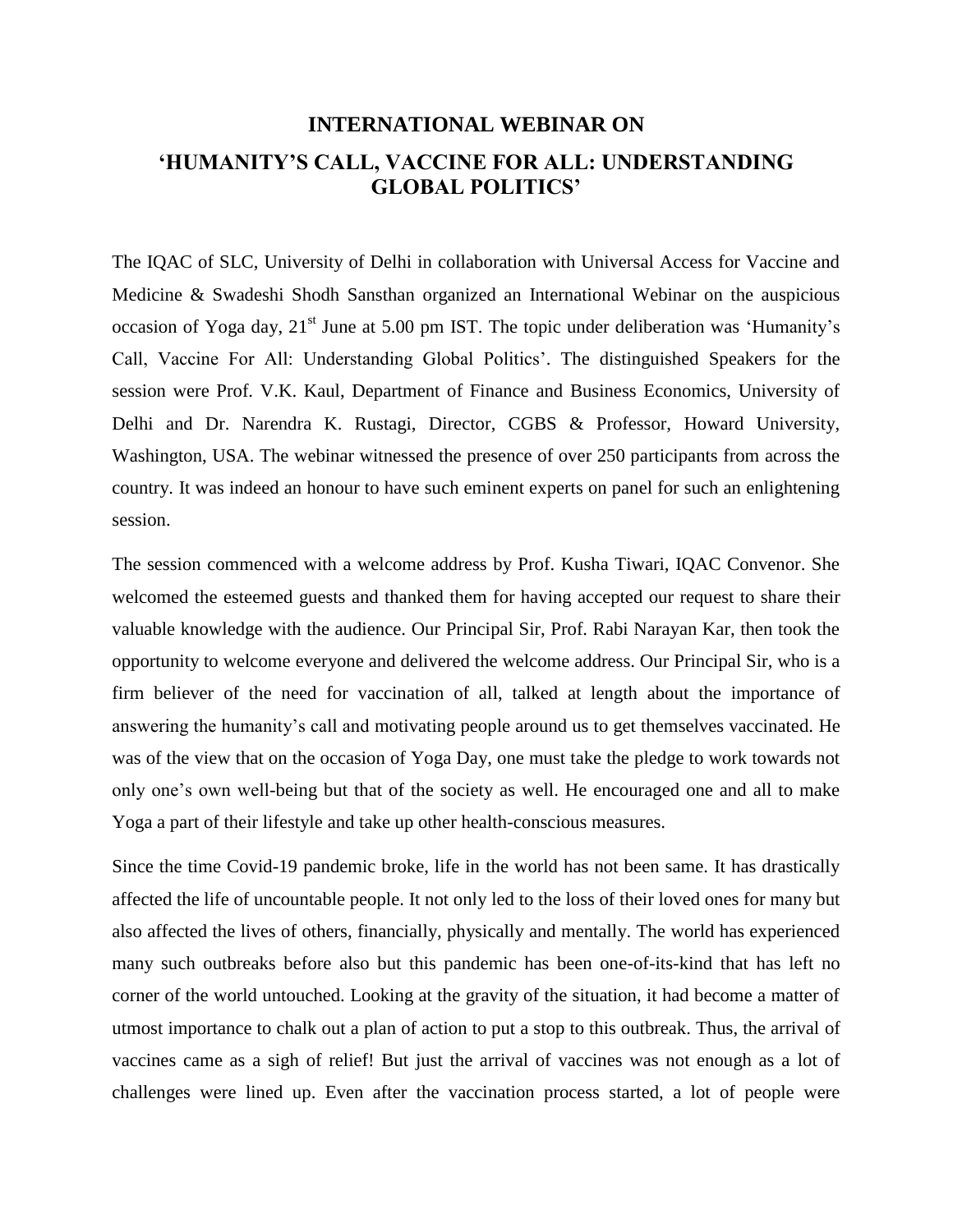skeptical in accepting it with open hands. The aim of the webinar was to address such issues and challenges and to deliberate upon things that could bring about a positive change in the world.

Both the eminent Speakers were generous enough to chalk out time from their busy schedule and spoke at length on the topic. Prof. V.K. Kaul started off with a brief introduction about the pandemic and talked about how the vaccination drive was making a difference. Being an economist and a Professor of finance, he talked about the economic effects of the pandemic. He talked in detail about the tarnishing effect of the pandemic on our country's GDP and of the world, as well. He was of the view that sooner the vaccination would take place, the better it would be for our country to take advantage of new opportunities in future. He apprised the audience about how the vaccination process would affect business and travel world over. He was equally concerned about pandemic's impact on low-and middle-income countries (LMIC) and how it would impact the terms of trade between countries. Dr. Narendra K. Rustagi apprised the audience about the status of the pandemic in the US. As we are already aware, the US got drastically affected by the pandemic. Sir shared about the modus-operandi of the US government in dealing with the situation and also about their vaccination status. He pressed upon the issue of a united front to tackle the situation and its repercussions in the future. He spoke about the impact of pandemic on international trade and treaties. Discussions about patents and other aspects of healthcare were also touched upon.

To conclude, the webinar turned out to be an engaging and enlightening session for one and all. Both the speakers appreciated the efforts of the College in taking up such a relevant topic for discussion. Our Principal Sir expressed his gratitude towards the Speakers for sharing their valuable inputs and acknowledged the efforts of IQAC team for touching upon an issue of utmost importance. The webinar ended with a Vote of Thanks and a virtual photograph of the participants.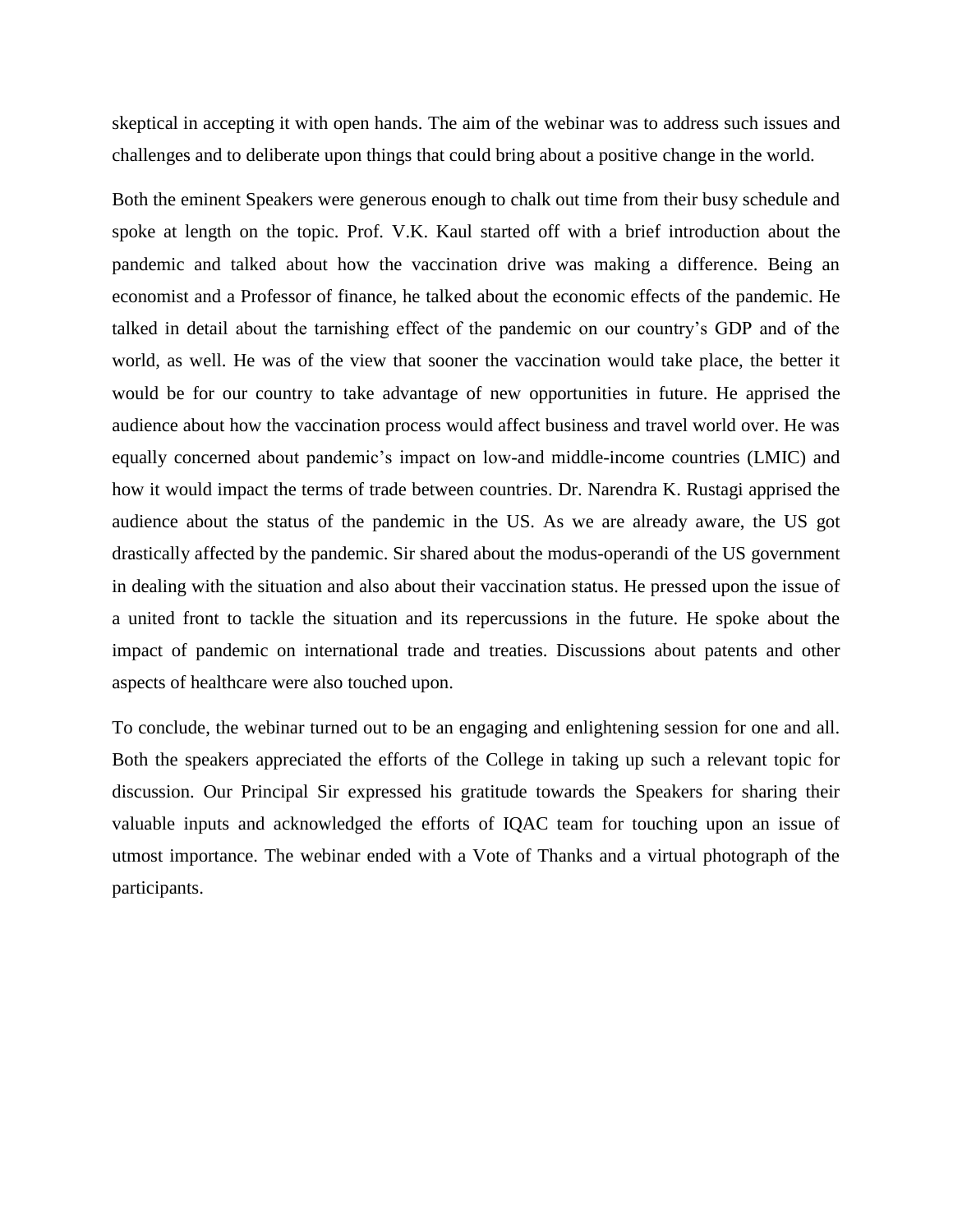





**SLC** (University of Delhi) **Shyam Lal College** 

**IQAC**<br>*in collaboration with* **Universal Access for Vaccine and Medicine** Swadeshi Shodh Sansthan

## organize **International Webinar Humanity's Call, Vaccine for All: Understanding Global Politics**

21<sup>st</sup> June (5-6:30 pm)

## **Distinguished Speakers**





Prof. V.K. Kaul Dept. of Finance and Business Economics, DU

Dr. Narendra K. Rustagi Director, CGBS & Professor Howard University, Washington, USA

For Registration, Follow the link: https://forms.gle/SbmXpJ6zxmXmzgyC9

Dr. Kusha Tiwari Convenor, IQAC, SLC Prof. Rabi Narayan Kar Principal, SLC